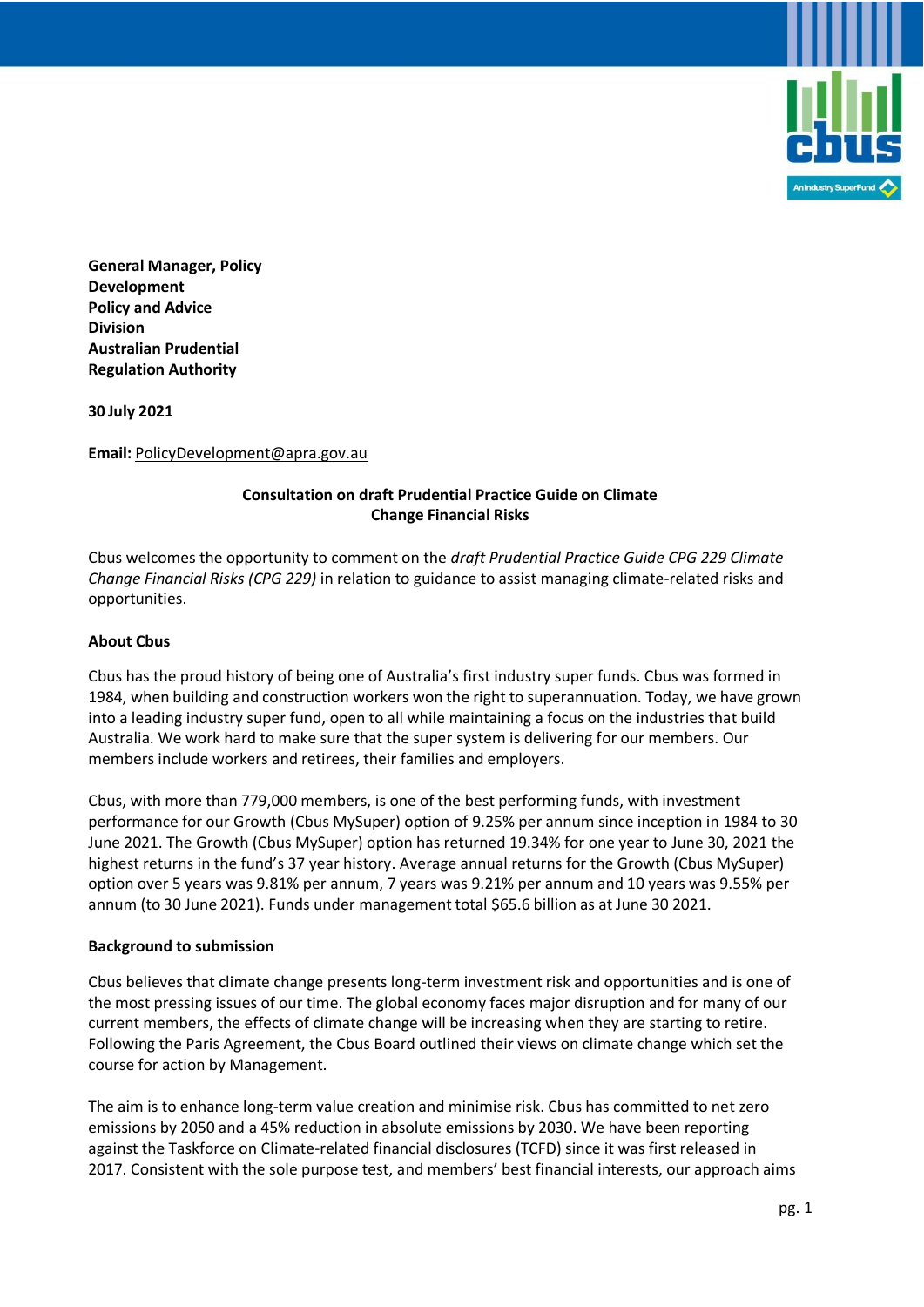to protect and enhance the long-term value of the portfolio. Ultimately, we want to generate sustainable returns for our members so they can retire with dignity.

We welcome the CPG 229 which provides further clarity that will help Cbus, and other institutions, continue to evolve and deepen our response to climate change. Whilst our view is that the draft guidance is sound, our aim in responding is to provide further practical insights. These are drawn from on our own experience of navigating this complex challenge.

To support institutions meeting expectations under CPG 229, Cbus would encourage APRA to continue collaborating with other Australian regulators and the global *Networking for the Greening of the Financial Systems (NGFS)* initiative. The ability of financial institutions to successfully transition to net zero emissions requires tools and guidance from these types of initiatives, it also requires the broader economy (listed entities, private companies and fund managers) to undertake similar actions outlined in CPG 229 and report in alignment with the TCFD.

A key challenge remains, however, for super funds to meet expectations under CPG 229 with other regulatory obligations. The performance benchmarking requirements under *Your Future, Your Super* requires funds to meet backward looking, climate-unaware performance test over a fixed period which can be misaligned with a forward-looking investment strategy that takes account of climate risk over a different time horizon. Cbus would welcome the opportunity to understand the expectations of APRA on this matter. Cbus is a high performing fund over the long term and supports relevant performance benchmarking of all products in the system.

Overall, we commend APRA on this draft CPG 229 and look forward to the release of the final guidance.

Yours sincerely

Chief Executive Officer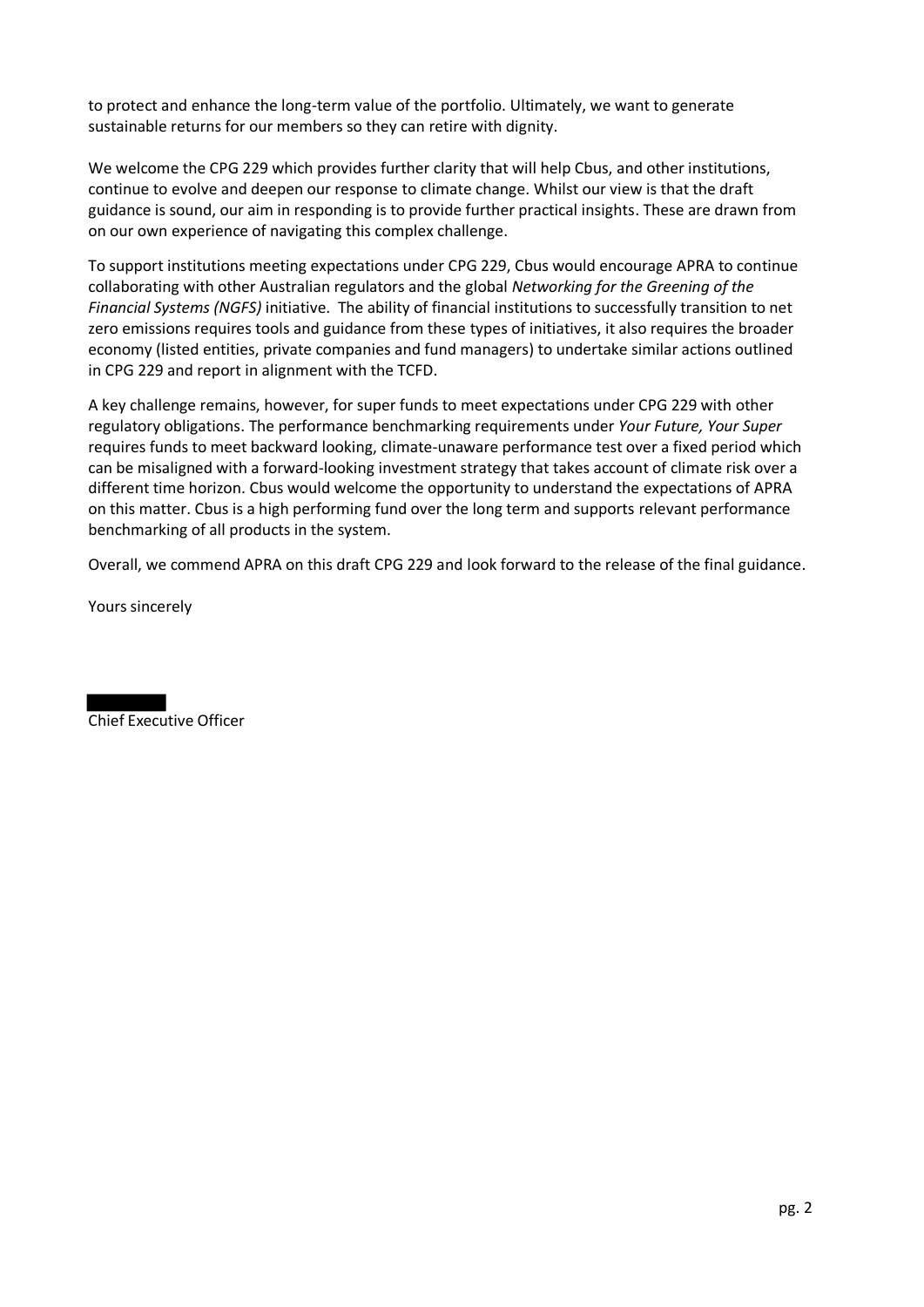### **1. Governance**

Cbus supports the draft CPG 229 approach to governance with the strong focus on oversight at the board level and clarity between roles and responsibilities with senior management.

### **Cbus approach**

The Paris Agreement catalysed global action on climate change. In 2016, Cbus implemented a governance framework on climate change that included our first Climate Change Position Statement (https://www.cbussuper.com.au/content/dam/cbus/files/governance/policies/Climate-Change-Position-Statement.pdf) approved by the Cbus Board. Our Position Statement guides Cbus to apply resources and effort to understand the future risks and opportunities climate change poses for investing Cbus members' monies. Following that, a Climate Change Roadmap (https://www.cbussuper.com.au/content/dam/cbus/files/governance/reporting/Climate-Change-Roadmap.pdf) was developed which identifies the key actions for Cbus over short- and longer-term timeframes. This includes both long term and interim targets for the portfolio. This is a living strategy that continues to evolve in response to policy and global initiatives in order to protect and enhance our members' retirement savings.

The Board, through our Investment Committee, are regularly informed and educated on topics of climate related matters. This is both through regular reporting on progress on the Climate Change Roadmap, investment team updates and strategic investment committee information and education sessions on climate change.

Cbus also reports qualitative information on climate change, to reflect the importance of this matter, within its audited Annual Financial Statements -

https://www.cbussuper.com.au/content/dam/cbus/files/governance/reporting/Cbus-Annual-Financial-Statements-June-2020.pdf

#### **Further enhancements**

- APRA should encourage institutions to set science-based targets that align with achieving the Paris Agreement. This could be captured under paragraph 16(d) with an additional sentence:
	- $\circ$  'taking both a short-and long-term view (which may be beyond the institution's regular business planning horizon) when assessing the impact of climate risks and opportunities. *This would include setting science-based Paris aligned long term and interim targets relevant to their institution'*

The IPCC Special Report 2018 clearly articulated the need to meet a 45% absolute emissions reduction by 2030 and net zero emissions by 2050 if the global economy has any hope of achieving the Paris Agreement. Following this, many countries, Australian States<sup>1</sup>, businesses and investors are setting climate reduction targets.<sup>2</sup> Setting targets provides an anchor point to guide institutions towards net zero emissions and help focus on the desired goal, measure the effectiveness of actions and to ensure accountability for the commitments.

#### **2. Risk Management**

 $^1$  Each Australian state and territory government has made either aspirational or legislated commitments toward zero GHG emissions by 2050; Victoria has legislated a net zero GHG emissions by 2050 with interim targets by 2025 and 2030; ACT has legislated a net zero GHG target by 2045 with interim targets.

<sup>&</sup>lt;sup>2</sup> 59 countries, representing 54% of global GHG emissions; more than 20% of the world's largest corporates, worth sales of more than \$14trn, have now committed to net-zero targets, \$43 trillion of asset managers; \$6.6 trillion of asset owners.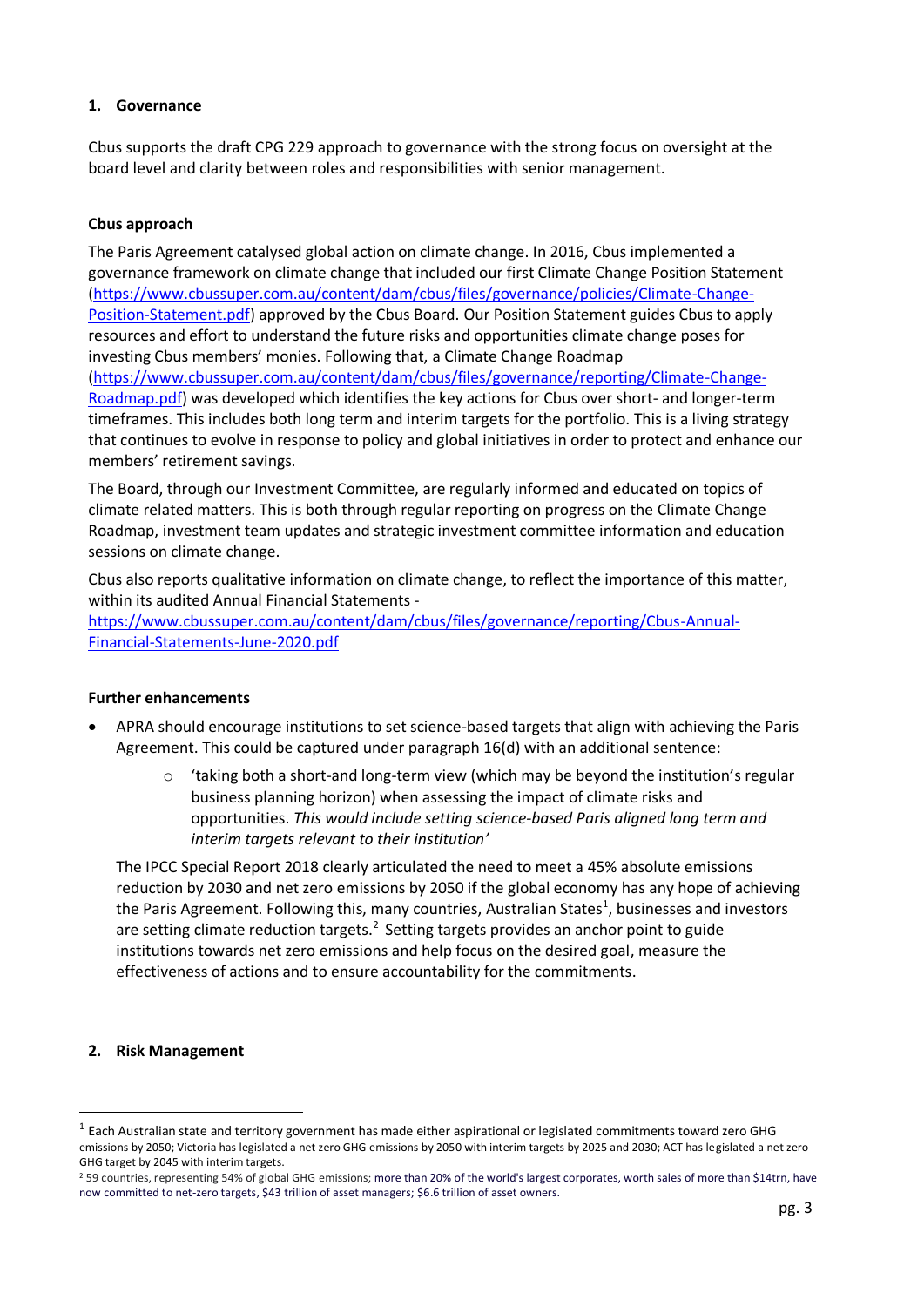Cbus supports the draft CPG 229 approach to risk management that is integrated to the overall risk management framework of the institution.

## **Cbus approach**

Cbus considers the impacts of climate change a key risk to achieving its investment objectives. At an enterprise level, environmental, social and governance (ESG) risk is captured as a material risk with a defined Risk Appetite Statement as part of the overall Risk Management Framework. The risk of failing to appropriately factor climate change into the investment decision-making process may result in a negative impact on an investment's long-term viability, sustainability or performance.

Climate change is a sub-risk of the ESG material risk with a number of key risk indicators and controls that support identification, assessment and monitoring. Reporting occurs primarily through formal internal investment risk meetings and the Cbus Board, Risk and Investment Committees.

#### **Further enhancements**

Cbus has no additional suggestions for enhancements of this section.

### **3. Scenario analysis**

Cbus supports the draft CPG 229 approach to scenario analysis and the detailed approach outlined in this section of the guidance.

#### **Cbus approach**

Scenario analysis is a complex undertaking and in its infancy. Cbus has explored various scenarios:

- As input into the annual strategy review process for strategic asset allocation (SAA)
- To test portfolio level target assumptions of 45% reduction in absolute emissions by 2030 and net zero emissions by 2050.

The annual strategy review explicitly incorporated the impact of transition risks into the macroeconomic assumptions underpinning our expected returns. This was based on the NGFS reference scenario SSP2 (disorderly scenario), which resulted in an estimation of the forecast GDP impact from transition risks by 2050. This assumption led to us applying a p.a. detraction to growth related asset classes in the long term.

Cbus has undertaken detailed scenario analysis work to determine the feasibility and implications of the portfolio transitioning to net zero emissions by 2050 and, the target of 45% absolute emissions reduction by 2030 in accordance with the current science<sup>3</sup>. The outcomes continue to inform ongoing work under the Climate Change Roadmap.

A range of below 2 degree and 1.5 degree Paris aligned scenarios were used to perform the analysis. Results show the importance of using different scenarios given variations from multiple 1.5 degree scenarios.

#### **Further enhancements**

• Cbus would encourage APRA, under paragraph 40(b), to clarify that a Paris aligned 1.5 degree scenario *must* or *should* be used. Given the acknowledgement by APRA on a number of occasions

<sup>3</sup> IPCC Special Report 2018 https://www.ipcc.ch/sr15/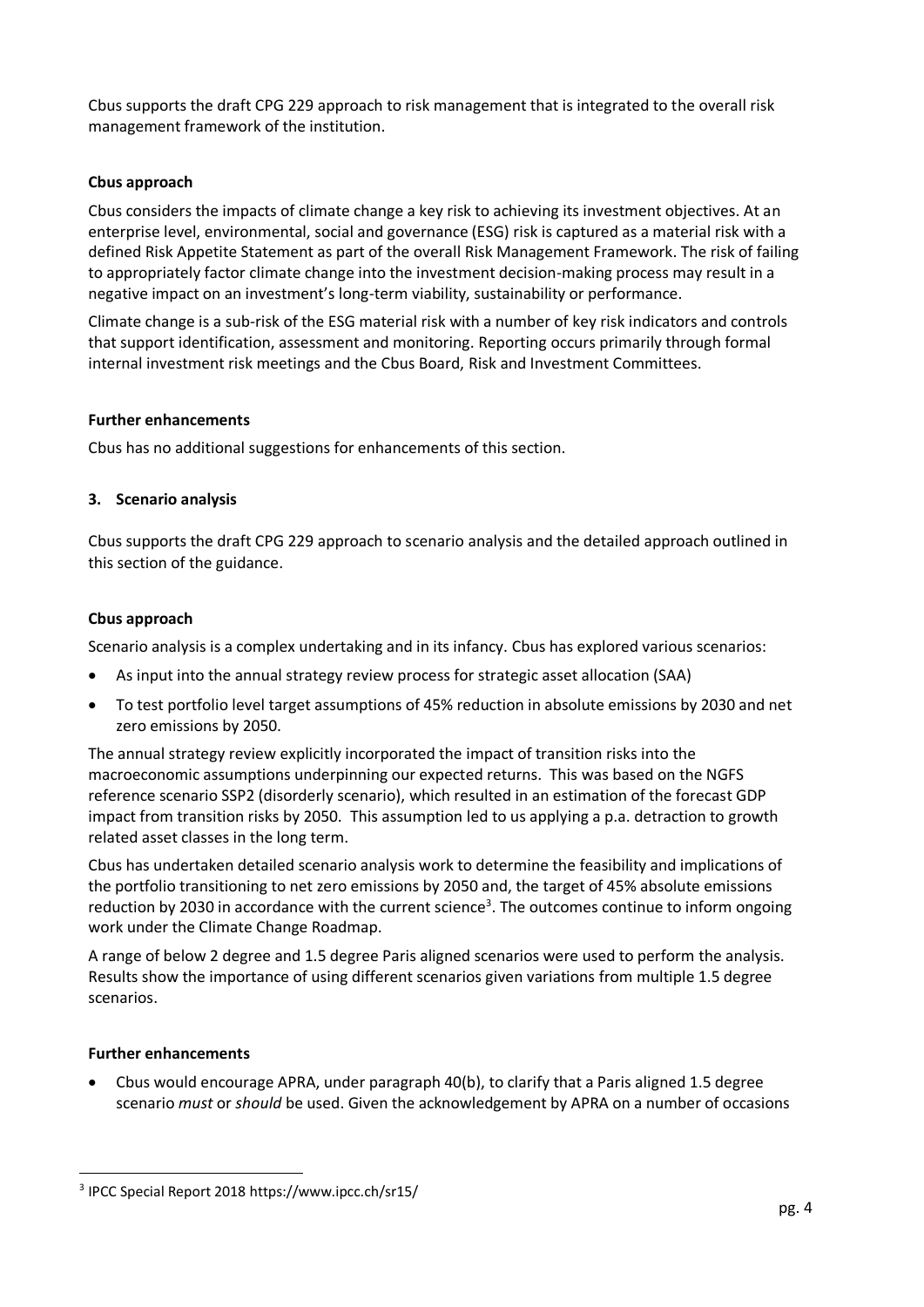of this important issue<sup>4</sup>, we would expect APRA to be guided by the science and require that institutions include a 1.5 degree scenario.

- If an institution identifies climate as a material risk, it should be included in the financial statements. Suggest wording can be enhanced in paragraph 44:
	- o 'Where material, the results would be communicated to senior management, *incorporated into the financial statements*, and used to inform business planning and strategy setting…'

This could also be included under the governance section for a prudent board (paragraph 16).

• Whilst outside of this guidance, Cbus would encourage APRA to continue its strong commitment and support of the development of relevant scenarios for financial institutions. Given the complexity of this area and variety of outcomes from the Cbus work on scenarios analysis, it is critical that appropriate tools are developed to support implementation of CGS 229 for APRA regulated entities.

# **4. Disclosure**

Cbus supports the draft CPG 229 approach to disclosure and support alignment with the Taskforce on Climate-related Financial Disclosures (TCFD).

# **Cbus approach**

Cbus has been reporting under the TCFD since inception and uses the Integrated Reporting <IR> Framework for its annual reporting https://www.cbussuper.com.au/about-us/annual-report and Responsible Investment Supplement

https://www.cbussuper.com.au/content/dam/cbus/files/governance/reporting/Responsible-Investment-Supplement-2020.pdf. Certain contents of these reports undergo independent assurance. For the forthcoming FY21 Responsible Investment Supplement this will include independent assurance of climate change related disclosures.

Cbus also requests its fund managers and encourages companies in which we invest to use the TCFD for climate-related reporting.

# **Further enhancements**

- Cbus would support mandatory TCFD disclosure for institutions bringing Australia into alignment with other global jurisdictions. Disclosure of climate related financial information underpins a successful transition to a net zero economy. The TCFD was created to ensure this information was provided in a clear and relevant manner for financial institutions. Financial institutions require disclosures to both communicate to their relevant stakeholders and also drive the necessary change across other market participants.
- The section could also be enhanced by including wording on independent assurance. As climate reporting increases over time, there is likely to be increased scrutiny by stakeholders on quality and credibility of information being disclosed. This would also enhance governance and risk management for institutions and reduce 'greenwashing'. The section could include additional wording in paragraph 49:
	- $\circ$  'APRA considers that a prudent institution would continually look to evolve its own disclosure practices, and to regularly review disclosures for comprehensiveness, relevance and clarity, to ensure it is well prepared to respond to evolving expectations in relation to climate-related disclosures. *This could include formal approaches to reviewing disclosures,*

<sup>4</sup> https://www.apra.gov.au/apra%E2%80%99s-response-to-climate-related-financial-risks